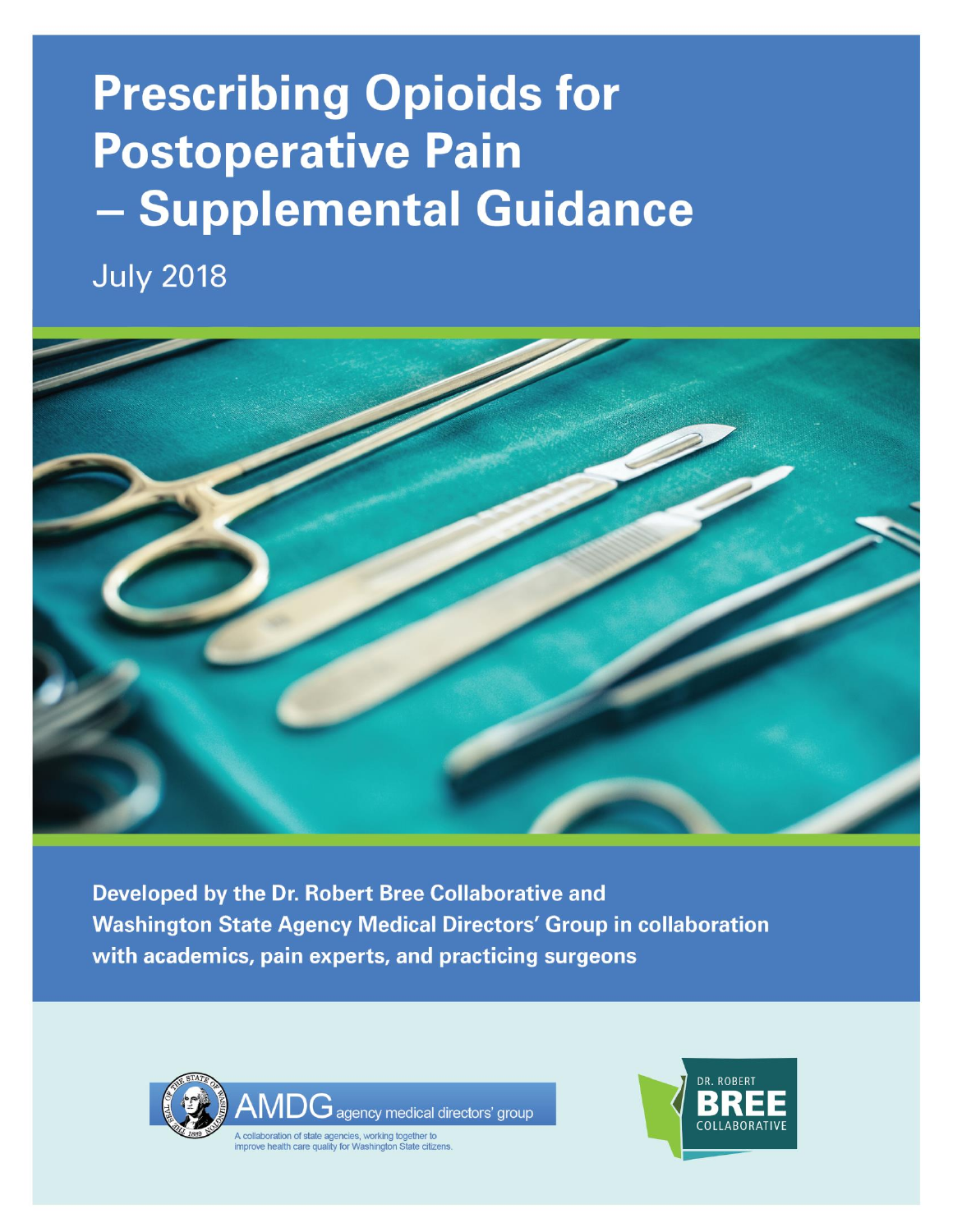# Supplemental Guidance on Prescribing Opioids for Postoperative Pain

This supplement was developed by the Dr. Robert Bree Collaborative (Bree Collaborative) and the Washington Agency Medical Directors' Group (AMDG) in collaboration with an advisory group of the state's academic leaders, pain experts and surgeons in general care and specialty areas in response to the growing opioid crisis. The supplement aligns postoperative discharge opioid prescribing with best practice from the [AMDG Interagency Guideline on Prescribing Opioids for Pain](http://www.agencymeddirectors.wa.gov/Files/2015AMDGOpioidGuideline.pdf) and the best practices of th[e AMDG/Bree Dental Guideline on Prescribing Opioids for Acute Pain Management.](http://www.agencymeddirectors.wa.gov/Files/20171026FINALDentalOpioidRecommendations_Web.pdf) The included evidence represents a rapidly evolving literature on appropriate postoperative opioid prescribing. The recommendations in this supplement are based on the current best available clinical and scientific evidence from the literature and a consensus of expert opinion and are intended for use in addition to, rather than a replacement of, the guidelines for opioid prescribing for postoperative pain in the 2015 AMDG guidelines.

In addition to prescribing the appropriate amount of opioids for a given procedure, it is important that the surgeon provide education for the patient and caregivers about realistic expectations for postoperative pain management, functional recovery activities, and timely reduction in opioid use as well as providing instruction for safe storage and disposal of opioids as specified in the 2015 AMDG Guideline [here.](http://www.agencymeddirectors.wa.gov/Files/2015AMDGOpioidGuideline.pdf#page=26) The surgeon should also follow th[e preoperative risk assessment and education](http://www.agencymeddirectors.wa.gov/Files/2015AMDGOpioidGuideline.pdf#page=26) as outlined in the 2015 AMDG Guidelines.

# **At Time of Discharge**

# **Clinical Recommendations**

Although opioids are often indicated to manage severe acute postoperative pain, recent studies show that patients often receive more opioids for home use than are necessary for pain related to many procedures. This may result in dangerous and illegal diversion of opioids to those for whom opioids were not prescribed. Increased duration of initial opioid prescription has also been associated with increased incidence of chronic opioid use and risk of opioid misuse and overdose. There is no optimal number of pills for a given procedure, but the following recommendations are intended to serve as a general framework for managing postoperative pain, while minimizing leftover pills. The durations and numbers in the table are based on the currently available evidence. The classifications in **Table 1** are constructed around the evidence to date and can serve as a guide for procedures with similar degrees of expected postoperative pain [1-7].

**Prescribing opioids for postoperative pain should, in most cases, follow the guidance in Table 1. The rationale for any exceptions should be well documented in the record. Even in these exceptions, the initial prescription should not exceed two weeks.**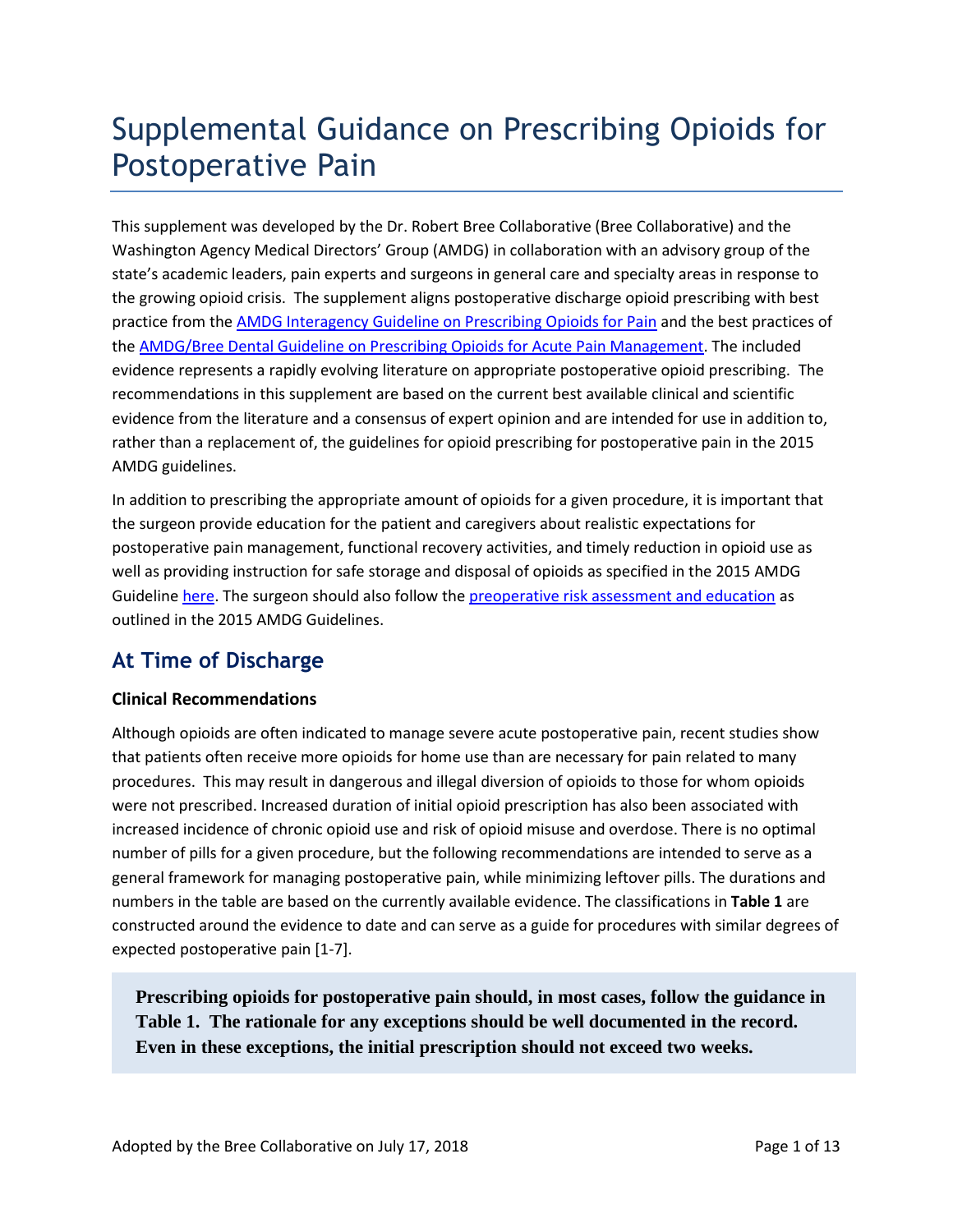| Table 1. Evidence-Based Duration of Opioid Prescriptions on Discharge Following Surgery                     |
|-------------------------------------------------------------------------------------------------------------|
| (based on data showing that these opioid prescription durations are adequate to treat postoperative pain in |
| >75% of patients without refills)                                                                           |

| Type I – Expected rapid recovery                                                                                                                                                                                                                                                                                                    |                                                                                                                                                                                                                                                                                                                                                                                                                                                                                                                       |
|-------------------------------------------------------------------------------------------------------------------------------------------------------------------------------------------------------------------------------------------------------------------------------------------------------------------------------------|-----------------------------------------------------------------------------------------------------------------------------------------------------------------------------------------------------------------------------------------------------------------------------------------------------------------------------------------------------------------------------------------------------------------------------------------------------------------------------------------------------------------------|
| Dental procedures such as<br>extractions or simple oral surgery<br>(e.g., graft, implant).                                                                                                                                                                                                                                          | Prescribe a nonsteroidal anti-inflammatory drug (NSAID) or combination<br>$\bullet$<br>of NSAID and acetaminophen for mild to moderate pain as first-line<br>therapy.                                                                                                                                                                                                                                                                                                                                                 |
|                                                                                                                                                                                                                                                                                                                                     | If opioids are necessary, prescribe ≤3 days (e.g., 8 to 12 pills) of short-<br>acting opioids in combination with an NSAID or acetaminophen for<br>severe pain. Prescribe the lowest effective dose strength.                                                                                                                                                                                                                                                                                                         |
|                                                                                                                                                                                                                                                                                                                                     | For more specific guidance, see the Bree Collaborative Dental Guideline<br>on Prescribing Opioids for Acute Pain Management.                                                                                                                                                                                                                                                                                                                                                                                          |
| Procedures such as laparoscopic<br>appendectomy, inguinal hernia<br>repair, carpal tunnel release,                                                                                                                                                                                                                                  | Prescribe non-opioid analgesics (e.g., NSAIDs and/or acetaminophen)<br>and non-pharmacologic therapies as first-line therapy.                                                                                                                                                                                                                                                                                                                                                                                         |
| thyroidectomy, laparoscopic<br>cholecystectomy, breast<br>biopsy/lumpectomy,<br>meniscectomy, lymph node<br>biopsy, vaginal hysterectomy.                                                                                                                                                                                           | If opioids are necessary, prescribe ≤3 days (e.g., 8 to 12 pills) of short-<br>acting opioids in combination with an NSAID or acetaminophen for<br>severe pain. Prescribe the lowest effective dose strength.                                                                                                                                                                                                                                                                                                         |
| Type II - Expected medium term recovery                                                                                                                                                                                                                                                                                             |                                                                                                                                                                                                                                                                                                                                                                                                                                                                                                                       |
| Procedures such as anterior<br>cruciate ligament (ACL) repair,<br>rotator cuff repair, discectomy,<br>laminectomy, open or<br>laparoscopic colectomy, open<br>incisional hernia repair, open small<br>bowel resection or enterolysis,<br>wide local excision, laparoscopic<br>hysterectomy, simple<br>mastectomy, cesarean section. | Prescribe non-opioid analgesics (e.g., NSAIDs and/or acetaminophen)<br>$\bullet$<br>and non-pharmacologic therapies as first-line therapy.<br>Prescribe ≤7 days (e.g., up to 42 pills) of short-acting opioids for severe<br>٠<br>pain. Prescribe the lowest effective dose strength.<br>For those exceptional cases that warrant more than 7 days of opioid<br>$\bullet$<br>treatment, the surgeon should re-evaluate the patient before a third<br>prescription and taper off opioids within 6 weeks after surgery. |
| Type III - Expected longer term recovery                                                                                                                                                                                                                                                                                            |                                                                                                                                                                                                                                                                                                                                                                                                                                                                                                                       |
| Procedures such as lumbar fusion,<br>knee replacement, hip<br>replacement, abdominal<br>hysterectomy, axillary lymph node<br>resection, modified radical<br>mastectomy, ileostomy/colostomy<br>creation or closure, thoracotomy.                                                                                                    | Prescribe non-opioid analgesics (e.g., NSAIDs and/or acetaminophen)<br>$\bullet$<br>and non-pharmacologic therapies as first-line therapy.<br>Prescribe ≤14 days of short-acting opioids for severe pain. Prescribe the<br>$\bullet$<br>lowest effective dose strength.<br>For those exceptional cases that warrant more than 14 days of opioid<br>$\bullet$<br>treatment, the surgeon should re-evaluate the patient before refilling<br>opioids and taper off opioids within 6 weeks after surgery.                 |
|                                                                                                                                                                                                                                                                                                                                     |                                                                                                                                                                                                                                                                                                                                                                                                                                                                                                                       |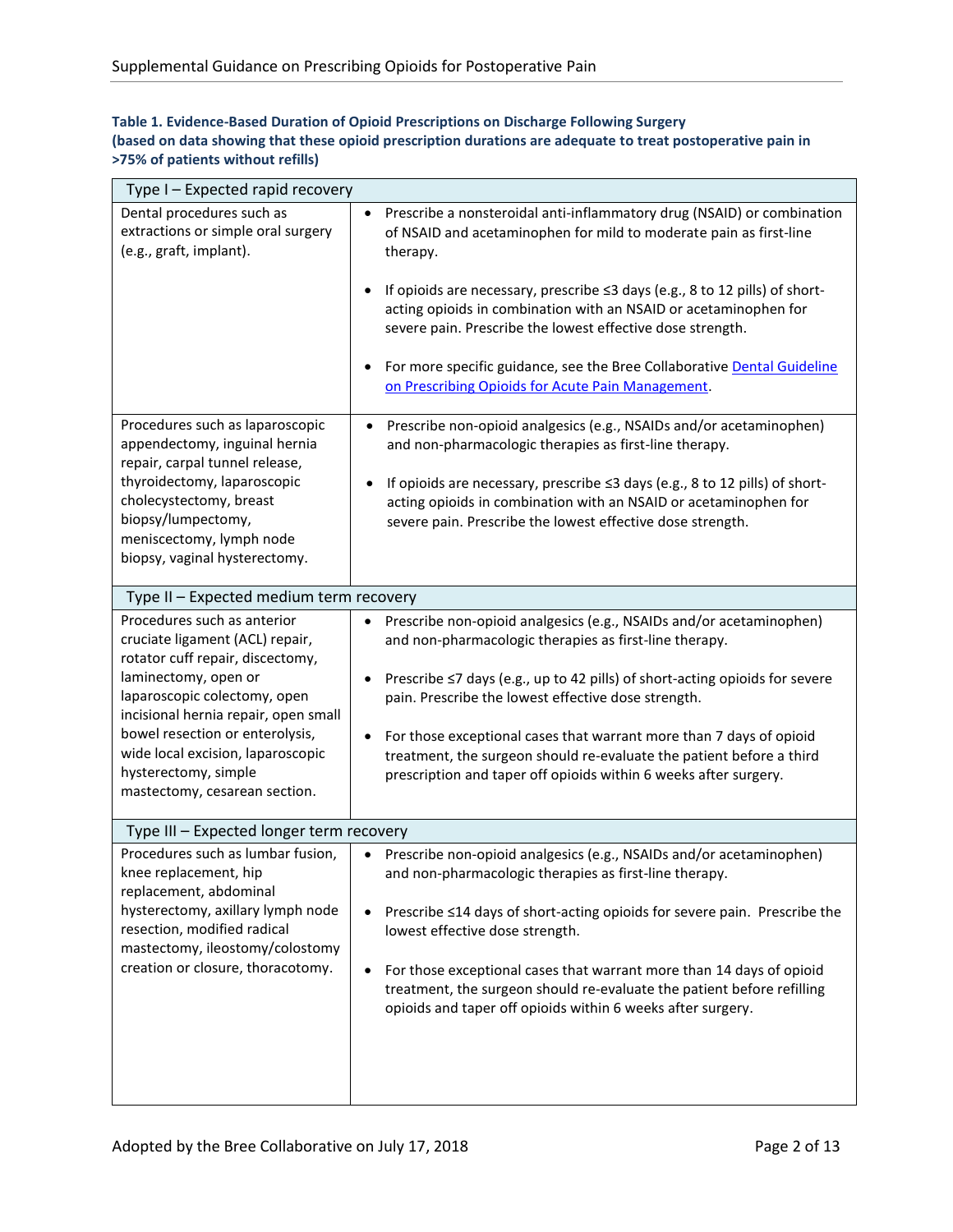| Patients on Chronic Opioid Analgesic Therapy              |                                                                                                                                                                                                                                                                                                                                                                                                                              |  |
|-----------------------------------------------------------|------------------------------------------------------------------------------------------------------------------------------------------------------------------------------------------------------------------------------------------------------------------------------------------------------------------------------------------------------------------------------------------------------------------------------|--|
| Elective surgery in patients on<br>chronic opioid therapy | Prescribe non-opioid analgesics (e.g., NSAIDs and/or acetaminophen)<br>٠<br>and non-pharmacologic therapies as first-line therapy.                                                                                                                                                                                                                                                                                           |  |
|                                                           | Resume chronic opioid regimen if patients are expected to continue<br>٠<br>postoperatively.                                                                                                                                                                                                                                                                                                                                  |  |
|                                                           | Follow the recommendation above for prescribing the duration of short<br>٠<br>acting opioids following a particular surgery (e.g., 3, 7, or 14 days). An<br>increased number of pills per day may be expected compared to an<br>opioid naïve patient. Patients on chronic opioid therapy should have a<br>similar tapering period as opioid naïve patients postoperatively.<br>Prescribe the lowest effective dose strength. |  |
|                                                           | For those exceptional cases that warrant more than 14 days of opioid<br>٠<br>treatment after hospital discharge, the surgeon should re-evaluate the<br>patient before refilling opioids and taper off opioids within 6 weeks after<br>surgery to no higher total daily dose than was present pre-operatively.                                                                                                                |  |

Although a prescription may be written for frequent dosing intervals such as "prn every four to six hours," avoid routine prescribing of the number of pills that equals the total allowable maximum dosing. For example; patients using two pills prn every four hours on hospital discharge postoperatively would be calculated to need as many as 84 pills in the next week. A patient should be expected to need less frequent dosing, however, as pain resolves and thus will likely need a significantly lower number of pills (as little as half) for a specific specified timeline (e.g., three, seven, or 14 days). In the above scenario, the patient could be prescribed 42 pills with instructions that the prescription should be taken as needed for severe pain and will probably last a week as healing continues. Consider discussing partial refills with your patient, more informatio[n here.](https://www.doh.wa.gov/Portals/1/Documents/2300/2017/PQAC-55-Partial-FillSchedDrug.pdf) While pain may persist for many weeks following some surgeries, patients who are unable to taper opioid use to coincide with expected healing or who report pain severe enough to warrant ongoing opioid use after the procedure-specific usual number of days require re-evaluation in an effort to understand the factors delaying a normal course of recovery. For patients who are still on opioids after six weeks, follow the recommendations in the subacute or chronic phase of the [AMDG Interagency Guideline on Prescribing Opioids for Pain.](http://www.agencymeddirectors.wa.gov/Files/2015AMDGOpioidGuideline.pdf)

If opioids are continued, best practice for a health care provider is to assess and document the following to determine success of treatment:

- (a) Change in pain level;
- (b) Change in physical function;
- (c) Change in psychosocial function;
- (d) Change in medical condition; and
- (e) Diagnostic evaluations to investigate causes of continued acute perioperative pain (e.g., infection, ischemia, lack of healing).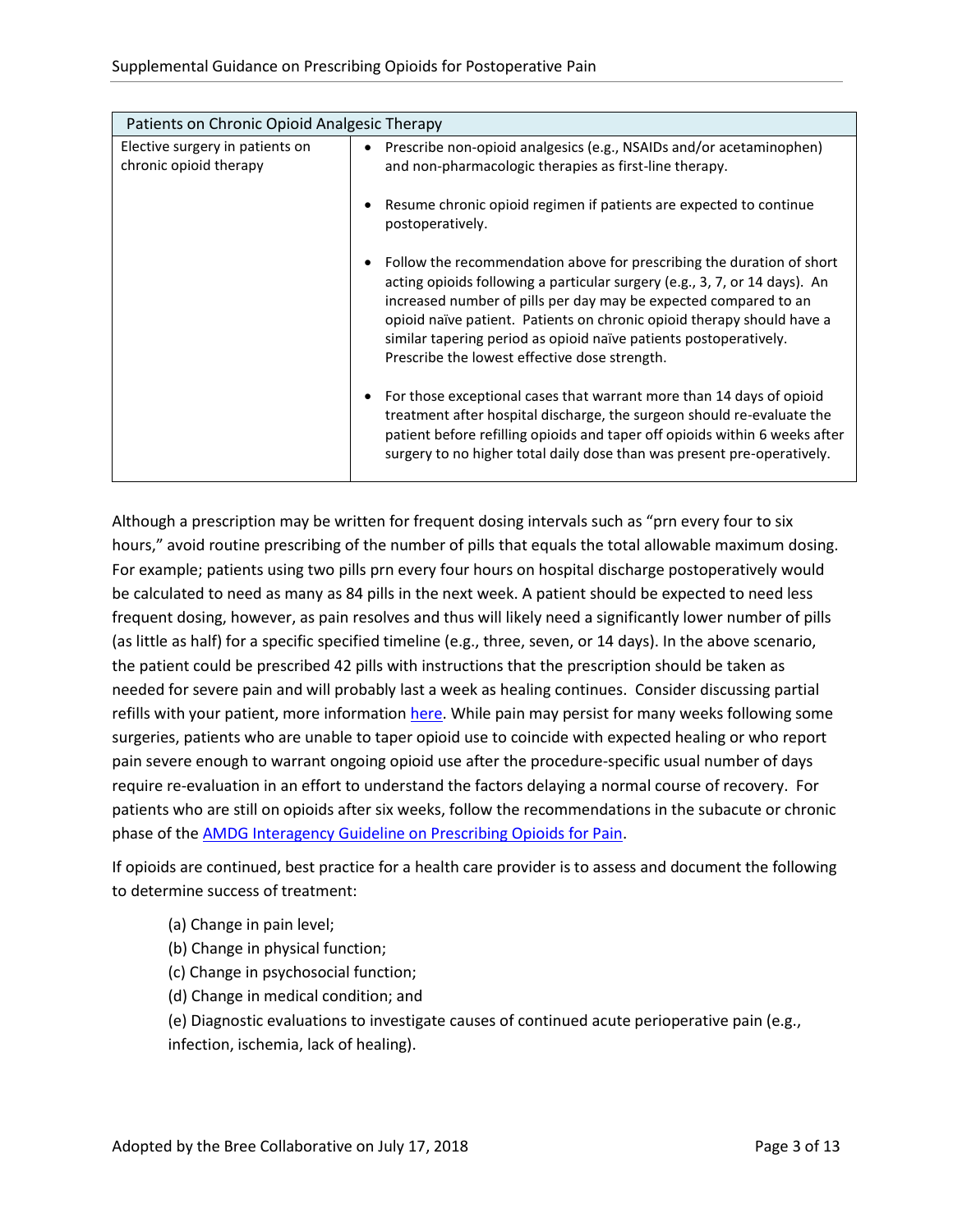### **Evidence**

Acute pain after surgery has, for many years, been shown to be treated inadequately [8]. Buvanendran et al. [9] found that 54% of postoperative patients had "moderate to extreme pain" at hospital discharge after inpatient surgery and 46% of patients still had "moderate to extreme pain" two weeks later. As in other areas of pain management however, the high prevalence of pain does not necessarily imply a shortage of opioids [10]. Indeed, Hill et al. [11] reported that patients take only 34% of the opioid pills prescribed for them after five different surgeries and numerous other studies have supported these findings that the number of opioid pills prescribed for many different surgeries is much more than is needed (e.g., five-16). This over-abundance of opioids prescribed after surgery is particularly concerning when viewed in the light of generally inadequate systems for opioid safe storage and disposal [12]. This sets the stage for drug diversion in the home, a common route for opioid misuse and overdose [13]. Postoperative opioid over-prescribing may also be unsafe for those who are prescribed the drugs. For example, Brummett and colleagues reported that, among patients who were opioid-free in the year leading up to surgery, opioid use beyond 90 days postoperatively occurred in approximately 6.0% of adults [14] and 4.8% of 13-21 year olds [15] following a variety of surgeries. Moreover, Shah et al. [16] found that the likelihood of persistent opioid intake one year after initial prescription increased by one percent per day for each day beyond day three of the first prescription. Long-term opioid use is not always intended and can be a result of patient, environmental and prescriber characteristics [17]. Nonetheless, Brat et al. [18], examining a nationwide insurance database of more than a million opioidnaïve surgical patients, identified the duration of initial prescription after surgery as a risk factor for later opioid misuse (dependence, abuse, or overdose) diagnoses. Although only 0.6% of postoperative patients subsequently had such diagnoses, each additional week of opioid therapy prescribed was associated with an adjusted 20% increase in hazard for opioid misuse, with a total 44% increase in hazard if a refill was also needed. Clearly, improving prescribing practices towards providing shorter durations of prescribed opioids should be an important goal of postoperative prescribing guidelines assuming they are equally effective in treating pain.

Fortunately, education of surgeons at both Dartmouth Medical Center [19] and University of Michigan Medicine [20] has had great success reducing opioid prescribing by as much as 50% without increasing postoperative pain, at least as indicated by the number of refill requests. Indeed, Scully et al. [21] have used the likelihood of refills as a marker for appropriate prescription duration after surgery. In a database of more than 200,000 postoperative patients, Scully et al. found that the likelihood of refills differed by length of initial prescription and that the lowest number of refills differed across types of surgeries. For example, general surgery cases had fewest refills if initial prescriptions were for nine-day prescriptions. In contrast, the refill nadir followed 13-day prescriptions for women's health procedures and this was extended to 15 days for musculoskeletal procedures. Scully et al. concluded that opioid prescriptions should be no longer than these durations although they were not able to conclude with certainty how much shorter optimum prescription durations might be for each surgery type [21]. Thiels [22] has also reported considerable differences in refill likelihood between surgical procedures.

Recently, University of Michigan researchers using a large database from the primary commercial health insurance company in the state have taken a surgery-specific approach to appropriate lengths of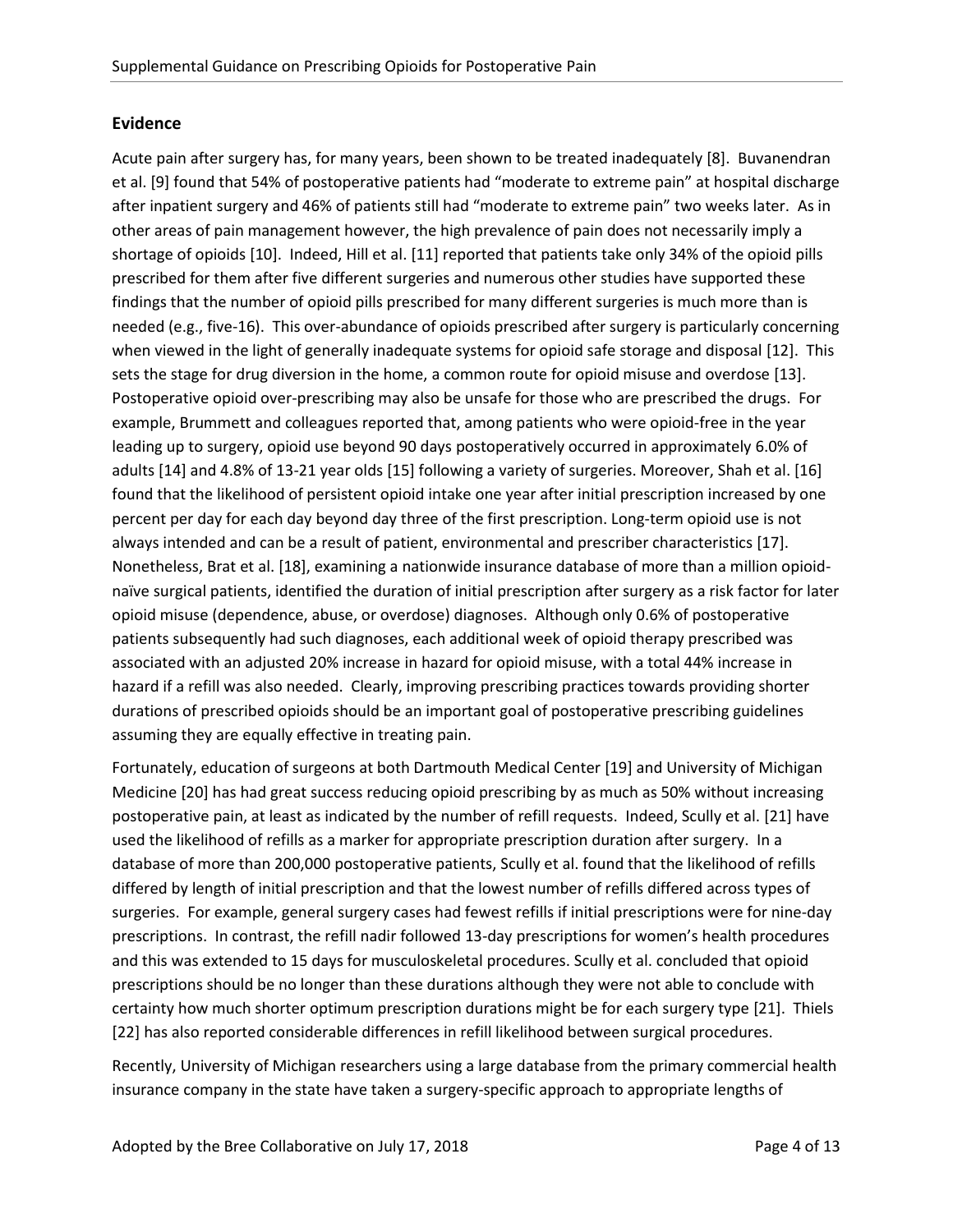postoperative opioid prescriptions. Although their data has been shared primarily on-line thus far [23], their recommendations, available [here,](https://opioidprescribing.info/) for the number of pills to be prescribed after a particular surgery is based on evidence of how many pills were sufficient for 75% of the patients. Not all surgeries have yet been examined and, in this fast moving field, recommendations are likely to change even for surgeries that have already been examined. Use of opioids has been found to be impacted by patient education [20, 24]. Many factors go into patients' use of and discontinuation of opioid medications after surgery. Gupta et al [25] found that two weeks after foot and ankle surgery, two-thirds of patients had stopped taking opioids. However, more than 70% still had pain. The most common reason for stopping opioids was that patients had switched to other pain medications. Thus another emphasis in postoperative pain prescribing guidelines should be the utilization of non-opioid pharmacological therapies as well as non-pharmacological therapies for postoperative pain and patient education that severe pain, rather than pain itself, should be the indication for continued opioid use.

Extrapolating from existing surgery-specific data as yet unstudied procedures, in order to guide prescribing of opioid pill numbers or durations (e.g., three, seven, or 14 day durations), is not yet possible. Kim et al [26] saw large variations in mean numbers of opioid pills used by patients after upper extremity surgeries, even following surgeries on the same area (e.g., hand, wrist, elbow or shoulder) or on similar tissue types (e.g., soft tissue, bone, joint). Since the goal of pain management in the postoperative setting is always to facilitate recovery and improve function, we have grouped surgeries in this Guideline supplement by different durations of recovery. This should help guide the prescriber towards appropriate opioid treatment of postoperative pain following surgeries where surgery-specific data is not yet available. Although, the number of pills to be prescribed is probably the easiest benchmark to be included in a guideline for prescribing, dispensing, or consuming medications, it is important to remember that it is prescription duration that has been most associated with long-term use and misuse of opioids. Indeed, Brat et al. [18] noted that dosage was not correlated with increased risk of opioid misuse diagnoses, except with longer prescription durations. High inpatient opioid dose requirements have been found to be most predictive of high outpatient opioid requirements [27, 28] but not necessarily longer duration of use. Thus, even patients who come to surgery on chronic opioid analgesic therapy, and thus likely having opioid tolerance, may not require longer-term opioid therapy for their postoperative pain than opioid-naïve patients despite their needs for higher doses of opioids during their postoperative rehabilitation.

Evidence has suggested a combination of NSAID/acetaminophen was equivalent to acetaminophen/codeine in the first four postoperative days following foot surgery, and acetaminophen/codeine was inferior regarding dropouts for side effects [29]. In a randomized trial of a cyclooxygenase (COX) inhibitor compared to tramadol sustained-release following elective hallux valgus surgery, COX inhibitors were more effective and had fewer side effects [30]. In a systematic review of randomized trials of pain management for elective foot and ankle surgery, the authors concluded that optimal pain management include locoregional analgesic techniques plus acetaminophen/NSAIDS. Opioids are only recommended as "rescue" medication [31]. Merrill et al. reported in a retrospective case series that the mean number of opioid tablets taken after foot and ankle surgery was 27, with the majority of patients having leftover medication [32]. In a more recent prospective comparative study across multiple procedures by Gupta et al. [25], patients consumed a mean of 22.5 pills, with a 95%

Adopted by the Bree Collaborative on July 17, 2018 Page 5 of 13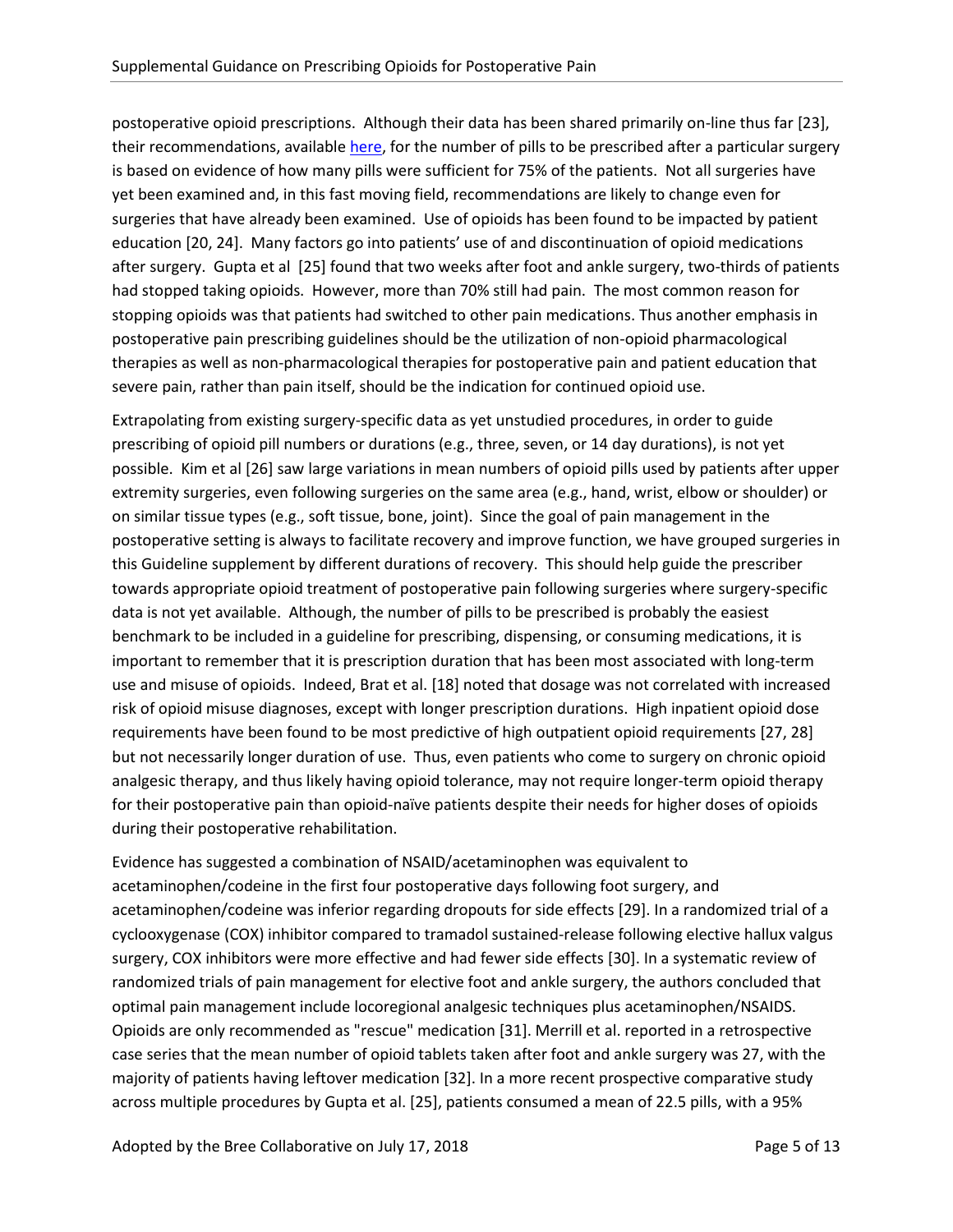confidence interval of 18-27 pills. Across multiple procedure types, the mean reported pain scores on postoperative day three was four on a ten-point scale. This data suggests that most foot procedures would fit into Type I in Table 1, with a smaller number of patients fitting into Type II.

A recent systematic review of all human studies related to use of NSAIDS and bone or fracture healing was reported by Marquez-Lara et al [33]. This review highlights great variability in the literature on this issue. The authors conclude that "*withholding these medications (NSAIDs) does not have any proven scientific benefit to patients and may even cause harm by increasing narcotic requirements in cases in which they could be beneficial for pain management*." A recent prospective observational registry study of over 7,000 patients undergoing anterior cruciate ligament reconstruction, found that among those receiving NSAIDs postoperatively had no worse outcomes related to graft survival, risk of revision, or quality of life. The authors recommend minimizing the duration and dosage of NSAIDs when administering postoperatively to ensure sufficient pain relief while limiting exposure to adverse effects [34, 35].

## **Additional Considerations in Children and Adolescents**

The pediatric population is not immune to concerns about overprescribing for surgical procedures, as demonstrated by prospective diary reporting by parents in a sample of three to 17 year olds [36] and interview and telephone follow-up out to 14 days post-discharge [37]. Both of these studies found that especially for common surgeries, such as tonsillectomy, minor abdominal and genitourinary procedures, patients often used far fewer opioid dosages than were prescribed. Evidence suggests that opioids are no more efficacious than ibuprofen for treating postoperative pain following minor orthopedic procedures in children [38]. For inguinal and umbilical hernia repair in young children, opioids may be limited to pain that "breaks through" treatment with alternating acetaminophen and ibuprofen, and were needed by only about 40% of patients [39]. Just as in adults, for more major procedures, such as spine fusion and pectus excavatum repair, analgesic medication prescribed at higher doses and potentially over a longer duration of analgesia is indicated. Across all ages, one must be cognizant of appropriate prescribing to minimize contributing to the reservoir of unused medication that may be diverted or misused, including by adolescents.

While overall children's postoperative pain and treatment requirements are no different than their adult counterparts, young patients, in particular, require special consideration. Data show that for newborns and young infants, due to neurophysiological development, pain responses are substantially greater than in older children. Because poorly treated pain in children is associated with long-term pain processing challenges, including the risk of chronic pain syndromes, adequate treatment is imperative. In addition, however, because the liver and kidneys are still developing, differences in pharmacokinetics and pharmacodynamics must be considered and treatment regimens modified accordingly [40, 41].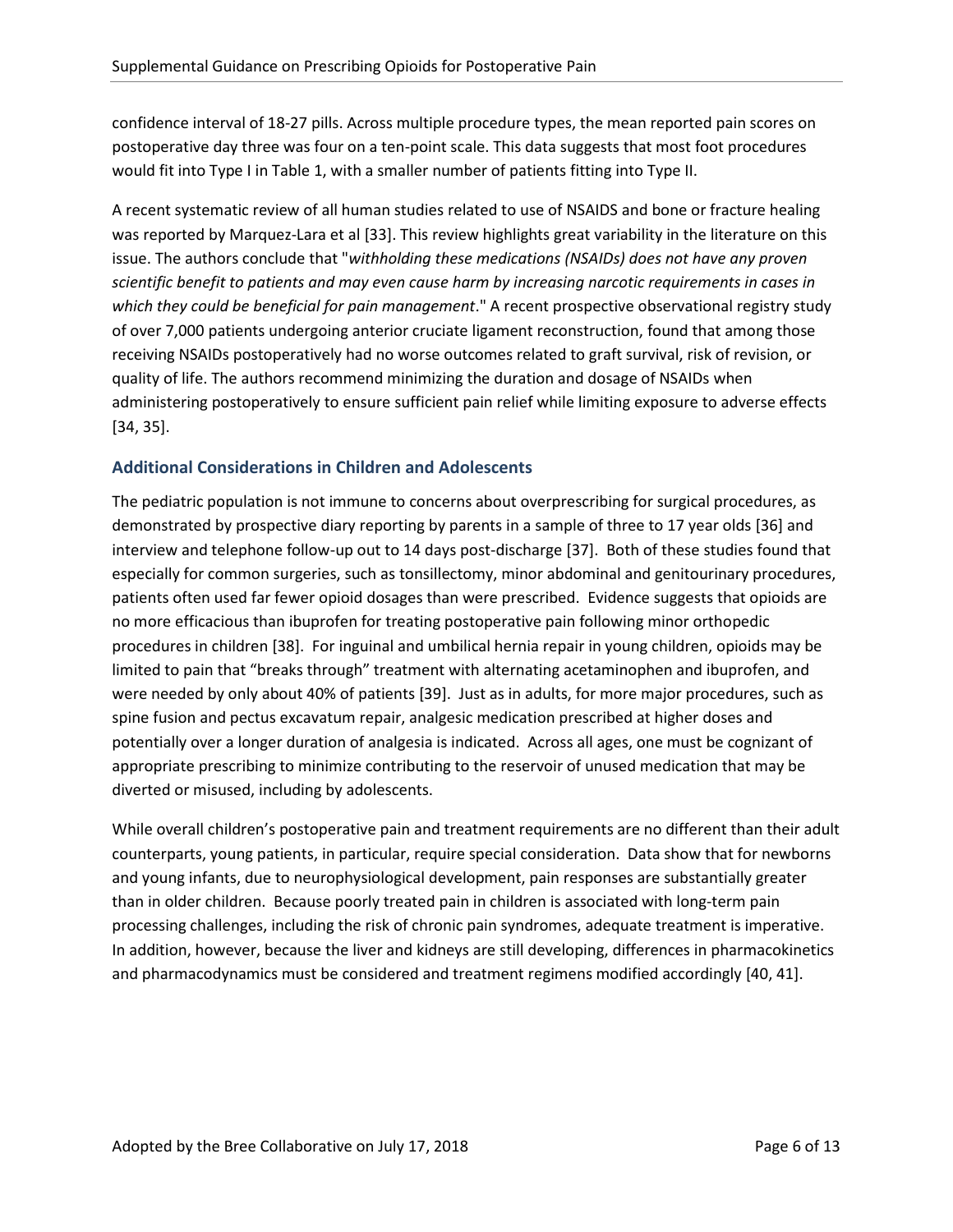# References

- 1. Kumar, K., et al., *Unused opioid pills after outpatient shoulder surgeries given current perioperative prescribing habits.* The American journal of sports medicine, 2017. **45**(3): p. 636- 641.
- 2. Baruch, A.D., et al., *Opioid Prescribing Patterns by Obstetrics and Gynecology Residents in the United States.* Substance use & misuse, 2018. **53**(1): p. 70-76.
- 3. Attum, B., et al., *Opioid Prescribing Practices by Orthopaedic Trauma Surgeons After Isolated Femur Fractures.* Journal of orthopaedic trauma, 2018. **32**(3): p. e106-e111.
- 4. Van Cleve, W.C. and E.B. Grigg, *Variability in opioid prescribing for children undergoing ambulatory surgery in the United States.* Journal of clinical anesthesia, 2017. **41**: p. 16-20.
- 5. Ruder, J., et al., *Patterns of opioid prescribing for an orthopaedic trauma population.* Journal of orthopaedic trauma, 2017. **31**(6): p. e179-e185.
- 6. Bateman, B.T., et al., *Patterns of opioid prescription and use after cesarean delivery.* Obstetrics & Gynecology, 2017. **130**(1): p. 29-35.
- 7. Mylonas, K.S., et al., *Patient-reported opioid analgesic requirements after elective inguinal hernia repair: a call for procedure-specific opioid-administration strategies.* Surgery, 2017. **162**(5): p. 1095-1100.
- 8. Rawal, N., *Treating postoperative pain improves outcome.* Minerva anestesiologica, 2001. **67**(9 Suppl 1): p. 200-205.
- 9. Buvanendran, A., et al., *The incidence and severity of postoperative pain following inpatient surgery.* Pain Medicine, 2015. **16**(12): p. 2277-2283.
- 10. National Institute of Health Interagency Pain Research Coordinating Committee. *The National Pain Strategy: a comprehensive population health level strategy for pain.* . 2017 [cited 2018 April]; Available from:

[https://iprcc.nih.gov/sites/default/files/HHSNational\\_Pain\\_Strategy\\_508C.pdf](https://iprcc.nih.gov/sites/default/files/HHSNational_Pain_Strategy_508C.pdf)

- 11. Hill, M.V., et al., *Wide variation and excessive dosage of opioid prescriptions for common general surgical procedures.* Annals of surgery, 2017. **265**(4): p. 709-714.
- 12. Bartels, K., et al., *Opioid use and storage patterns by patients after hospital discharge following surgery.* PLoS One, 2016. **11**(1): p. e0147972.
- 13. Han, B., et al., *Prescription opioid use, misuse, and use disorders in US adults: 2015 National Survey on Drug Use and Health.* Annals of Internal Medicine, 2017. **167**(5): p. 293-301.
- 14. Brummett, C.M., et al., *New persistent opioid use after minor and major surgical procedures in US adults.* JAMA surgery, 2017. **152**(6): p. e170504-e170504.
- 15. Harbaugh, C.M., et al., *Persistent opioid use among pediatric patients after surgery.* Pediatrics, 2017: p. e20172439.
- 16. Shah, A., C.J. Hayes, and B.C. Martin, *Characteristics of initial prescription episodes and likelihood of long-term opioid use-United States, 2006-2015.* MMWR. Morbidity and mortality weekly report, 2017. **66**(10): p. 265-269.
- 17. Hooten, W.M., et al. *A conceptual framework for understanding unintended prolonged opioid use*. in *Mayo Clinic Proceedings*. 2017. Elsevier.
- 18. Brat, G.A., et al., *Postsurgical prescriptions for opioid naive patients and association with overdose and misuse: retrospective cohort study.* bmj, 2018. **360**: p. j5790.
- 19. Hill, M.V., et al., *An educational intervention decreases opioid prescribing after general surgical operations.* Annals of surgery, 2018. **267**(3): p. 468-472.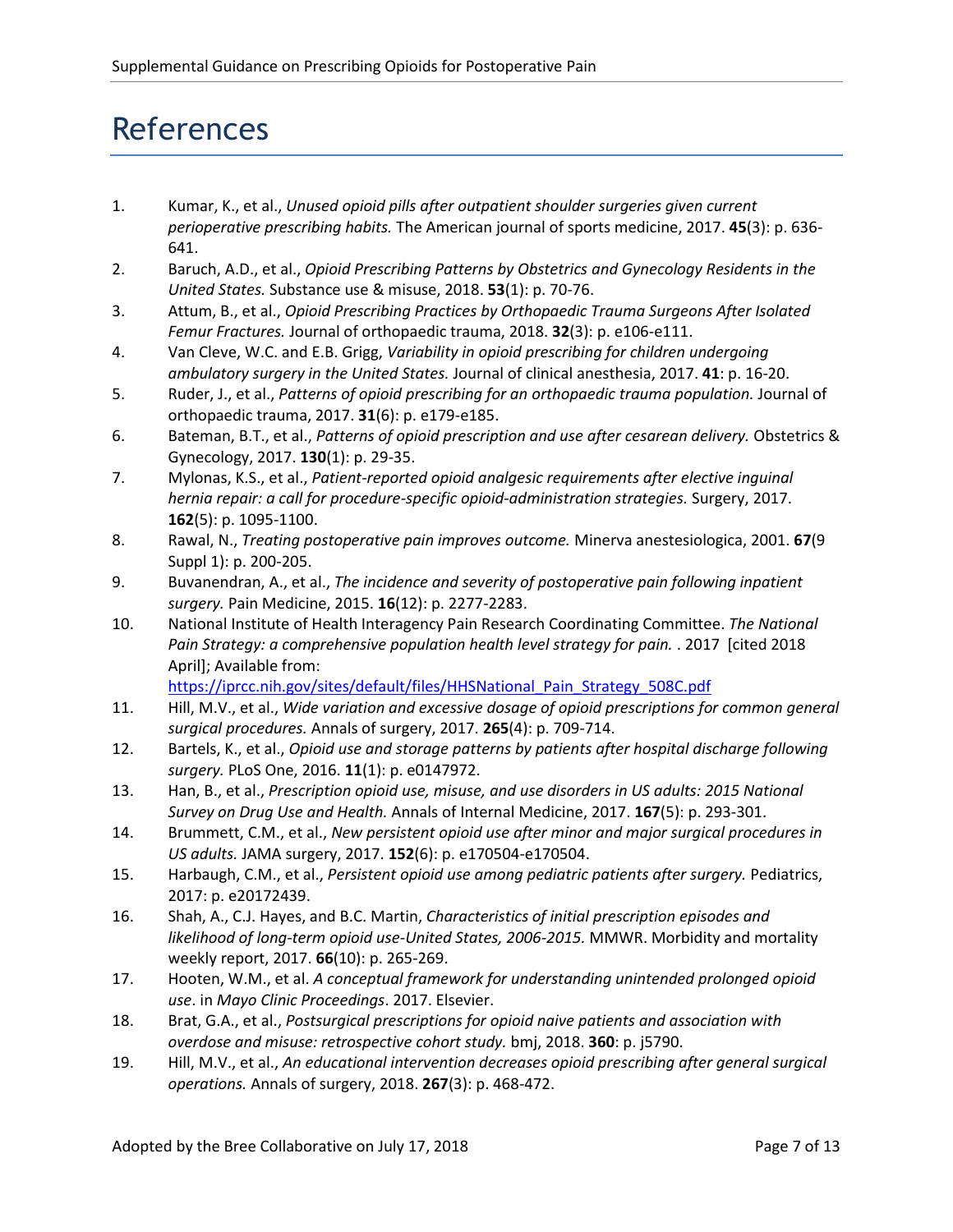- 20. Howard, R., et al., *Reduction in opioid prescribing through evidence-based prescribing guidelines.* JAMA surgery, 2018. **153**(3): p. 285-287.
- 21. Scully, R.E., et al., *Defining optimal length of opioid pain medication prescription after common surgical procedures.* JAMA surgery, 2018. **153**(1): p. 37-43.
- 22. Thiels, C.A., et al., *Wide variation and overprescription of opioids after elective surgery.* Annals of surgery, 2017. **266**(4): p. 564-573.
- 23. Michigan Surgical Quality Collaborative. *Opioid Prescribing Recommendations for Opioid Naive Patients*. 2018 March 12, 2018; Available from: [https://static1.squarespace.com/static/598c503737c58117428e7cc9/t/5aa6e145c830250430d7](https://static1.squarespace.com/static/598c503737c58117428e7cc9/t/5aa6e145c830250430d7f46a/1520886087058/Opioid_Prescribing_Recommendations_for_Opioids_Web_20180312.pdf) [f46a/1520886087058/Opioid\\_Prescribing\\_Recommendations\\_for\\_Opioids\\_Web\\_20180312.pdf](https://static1.squarespace.com/static/598c503737c58117428e7cc9/t/5aa6e145c830250430d7f46a/1520886087058/Opioid_Prescribing_Recommendations_for_Opioids_Web_20180312.pdf)
- 24. Prabhu, M., et al., *A shared decision-making intervention to guide opioid prescribing after cesarean delivery.* Obstetrics & Gynecology, 2017. **130**(1): p. 42-46.
- 25. Gupta, A., et al., *Pain management after outpatient foot and ankle surgery.* Foot & ankle international, 2018. **39**(2): p. 149-154.
- 26. Kim, N., et al., *A prospective evaluation of opioid utilization after upper-extremity surgical procedures: identifying consumption patterns and determining prescribing guidelines.* JBJS, 2016. **98**(20): p. e89.
- 27. Osmundson, S.S., et al., *Postdischarge opioid use after cesarean delivery.* Obstetrics & Gynecology, 2017. **130**(1): p. 36-41.
- 28. Hill, M.V., et al., *Guideline for discharge opioid prescriptions after inpatient general surgical procedures.* Journal of the American College of Surgeons, 2018. **226**(6): p. 996-1003.
- 29. Ottinger, M., et al., *Comparison of flurbiprofen and acetaminophen with codeine in postoperative foot pain.* Journal of the American Podiatric Medical Association, 1990. **80**(5): p. 266-270.
- 30. Brattwall, M., I. Turan, and J. Jakobsson, *Pain management after elective hallux valgus surgery: a prospective randomized double-blind study comparing etoricoxib and tramadol.* Anesthesia & Analgesia, 2010. **111**(2): p. 544-549.
- 31. Wang, J., et al., *Pain management for elective foot and ankle surgery: a systematic review of randomized controlled trials.* The Journal of Foot and Ankle Surgery, 2015. **54**(4): p. 625-635.
- 32. Merrill, H.M., et al., *Opioid Consumption Following Foot and Ankle Surgery.* Foot & ankle international, 2018. **39**(6): p. 649-656.
- 33. Marquez-Lara, A., et al., *Nonsteroidal anti-inflammatory drugs and bone-healing: a systematic review of research quality.* JBJS reviews, 2016. **4**(3).
- 34. Soreide, E., et al., *The effect of limited perioperative nonsteroidal anti-inflammatory drugs on patients undergoing anterior cruciate ligament reconstruction.* The American journal of sports medicine, 2016. **44**(12): p. 3111-3118.
- 35. Chou, R., et al., *Management of Postoperative Pain: a clinical practice guideline from the American pain society, the American Society of Regional Anesthesia and Pain Medicine, and the American Society of Anesthesiologists' committee on regional anesthesia, executive committee, and administrative council.* The Journal of Pain, 2016. **17**(2): p. 131-157.
- 36. Voepel-Lewis, T., D. Wagner, and A.R. Tait, *Leftover prescription opioids after minor procedures: an unwitting source for accidental overdose in children.* JAMA pediatrics, 2015. **169**(5): p. 497- 498.
- 37. Monitto, C.L., et al., *Opioid prescribing for the treatment of acute pain in children on hospital discharge.* Anesthesia & Analgesia, 2017. **125**(6): p. 2113-2122.
- 38. Poonai, N., et al., *Oral morphine versus ibuprofen administered at home for postoperative orthopedic pain in children: a randomized controlled trial.* Canadian Medical Association Journal, 2017. **189**(40): p. E1252-E1258.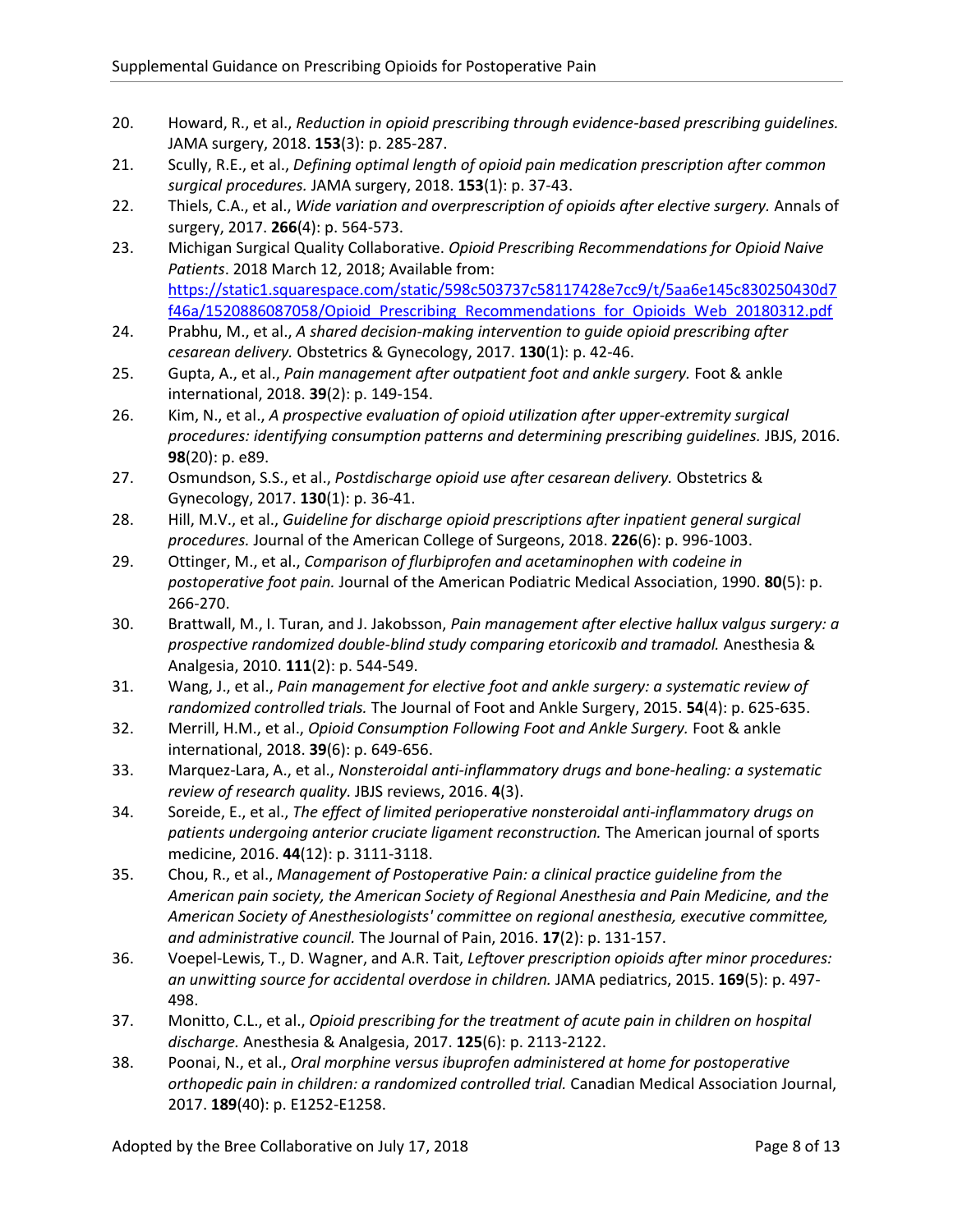- 39. Avansino, J.R., et al., *A paradigm shift to balance safety and quality in pediatric pain management.* Pediatrics, 2013: p. peds. 2012-1378.
- 40. Fitzgerald, M. and S.M. Walker, *Infant pain management: a developmental neurobiological approach.* Nature Reviews Neurology, 2009. **5**(1): p. 35.
- 41. Walco, G.A., et al., *Clinical trial designs and models for analgesic medications for acute pain in neonates, infants, toddlers, children, and adolescents: ACTTION recommendations.* Pain, 2018. **159**(2): p. 193-205.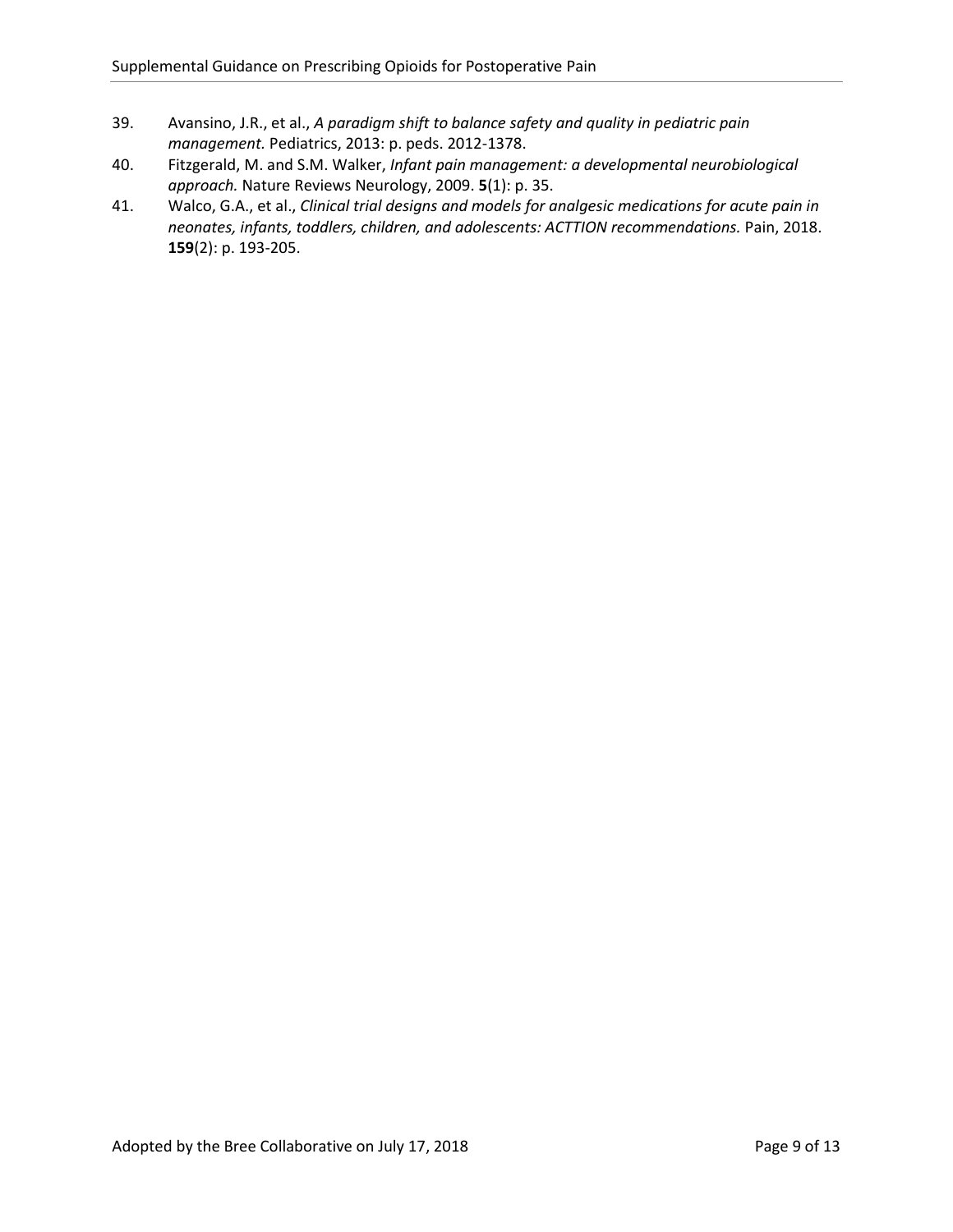# Acknowledgements

The Washington State Agency Medical Directors' Group wishes to acknowledge the many individuals and groups from both the private and public sectors who provided crucial consultation and input to this guideline. Their clinical, scientific, and technical expertise helped ensure that this guideline would be relevant, accurate, and of practical use to prescribers. Every effort was made to create a guideline as evidence-based as possible. Where scientific evidence was insufficient or unavailable, the best clinical opinions and consensus of the advisory group were used.

We are grateful for the time and efforts made by each of the following persons:

| <b>Name</b>                                | <b>Affiliation</b>                                 |
|--------------------------------------------|----------------------------------------------------|
| <b>Guideline Advisors and Contributors</b> |                                                    |
| Gordon RN, DNP, FAAN, Deb                  | University of Washington, Seattle, WA              |
| Tauben MD, David J.                        | University of Washington, Seattle, WA              |
| Terman MD, PhD, Gregory                    | University of Washington, Seattle, WA              |
| Walco PhD, Gary                            | Seattle Children's Hospital, UW School of Medicine |

| <b>Washington State Medical Directors &amp; Agency Staff</b> |                                                 |  |  |
|--------------------------------------------------------------|-------------------------------------------------|--|--|
| Charissa Fotinos, MD                                         | <b>Health Care Authority</b>                    |  |  |
| Gary Franklin, MD, MPH                                       | Labor and Industries, University of Washington  |  |  |
| Dan Lessler, MD                                              | <b>Health Care Authority</b>                    |  |  |
| Katherine Lofy, MD                                           | Department of Health                            |  |  |
| Jaymie Mai, PharmD                                           | Department of Labor and Industries, Olympia, WA |  |  |
| Ginny Weir, MPH                                              | Dr. Robert Bree Collaborative, Seattle, WA      |  |  |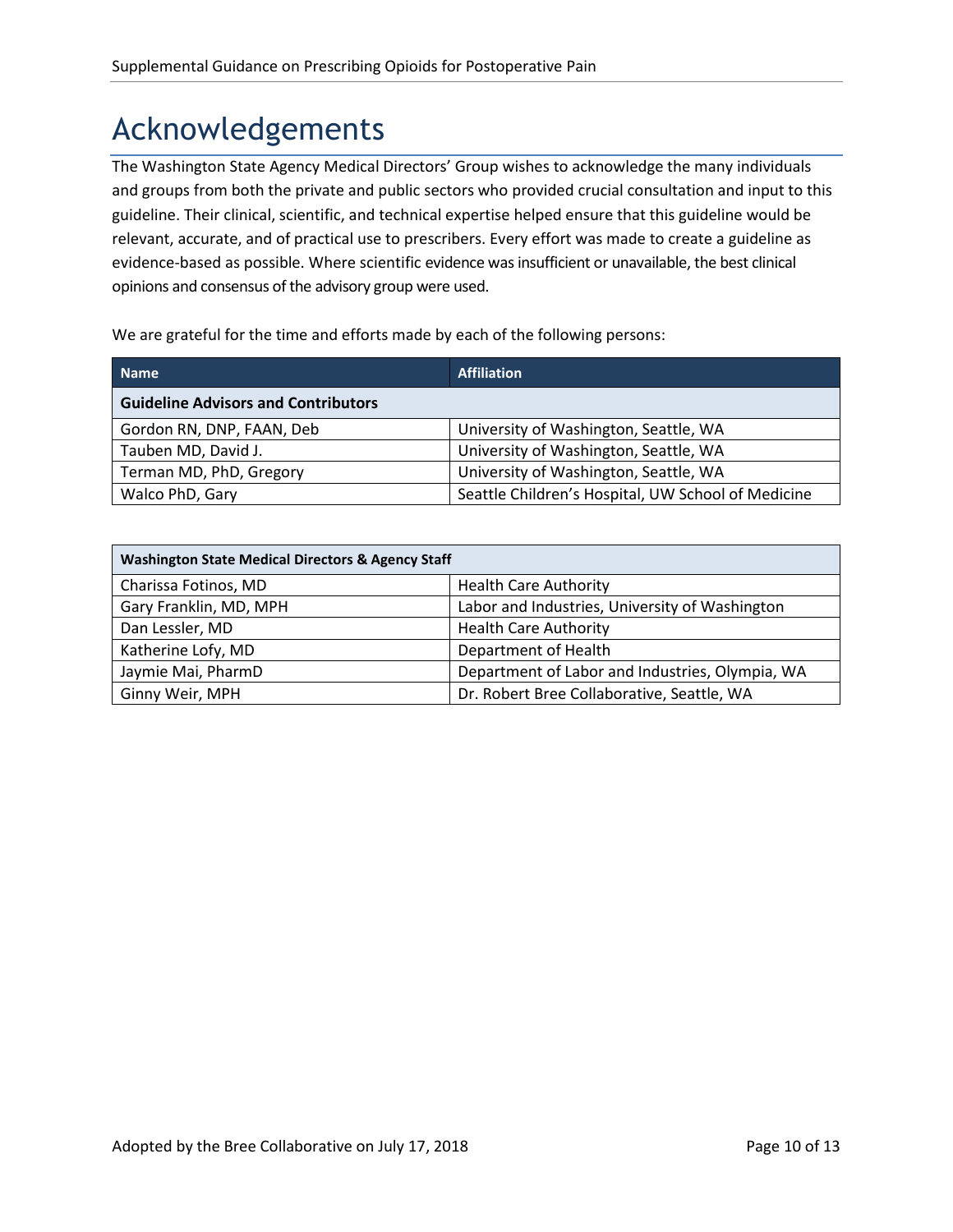# Appendices

# **Appendix A: Bree Collaborative Members**

| <b>Member</b>                | <b>Title</b>                                                      | Organization                                                                                |
|------------------------------|-------------------------------------------------------------------|---------------------------------------------------------------------------------------------|
| Susie Dade MS                | <b>Deputy Director</b>                                            | Washington Health Alliance                                                                  |
| John Espinola MD, MPH        | Executive Vice President,<br><b>Health Care Services</b>          | <b>Premera Blue Cross</b>                                                                   |
| Gary Franklin MD, MPH        | <b>Medical Director</b>                                           | <b>Washington State Department</b><br>of Labor and Industries                               |
| <b>Stuart Freed MD</b>       | <b>Chief Medical Officer</b>                                      | <b>Confluence Health</b>                                                                    |
| <b>Richard Goss MD</b>       | <b>Medical Director</b>                                           | Harborview Medical Center-<br>University of Washington                                      |
| Jennifer Graves, RN, MS      | Senior Vice President, Patient<br>Safety                          | Washington State Hospital<br>Association                                                    |
| Christopher Kodama MD        | President, MultiCare<br><b>Connected Care</b>                     | MultiCare Health System                                                                     |
| Daniel Lessler MD, MHA       | <b>Chief Medical Officer</b>                                      | Washington State Health Care<br>Authority                                                   |
| Paula Lozano MD, MPH         | Associate Medical Director,<br><b>Research and Translation</b>    | <b>Kaiser Permanente</b>                                                                    |
| Wm. Richard Ludwig MD        | <b>Chief Medical</b><br>Officer, Accountable Care<br>Organization | <b>Providence Health and Services</b>                                                       |
| <b>Greg Marchand</b>         | Director, Benefits & Policy<br>and Strategy                       | The Boeing Company                                                                          |
| Robert Mecklenburg MD        | Medical Director, Center for<br><b>Health Care Solutions</b>      | Virginia Mason Medical Center                                                               |
| Kimberly Moore MD            | <b>Associate Chief Medical</b><br>Officer                         | Franciscan Health System                                                                    |
| Carl Olden MD                | Family Physician                                                  | Pacific Crest Family Medicine,<br>Yakima                                                    |
| Mary Kay O'Neill MD, MBA     | Partner                                                           | Mercer                                                                                      |
| John Robinson MD, SM         | <b>Chief Medical Officer</b>                                      | First Choice Health                                                                         |
| Terry Rogers MD (Vice Chair) | <b>Chief Executive Officer</b>                                    | Foundation for Health Care Quality                                                          |
| Jeanne Rupert DO, PhD        | Family Physician                                                  | One Medical                                                                                 |
| Kerry Schaefer               | <b>Strategic Planner for</b><br><b>Employee Health</b>            | <b>King County</b>                                                                          |
| <b>Bruce Smith MD</b>        | <b>Medical Director</b>                                           | Regence Blue Shield                                                                         |
| Lani Spencer RN, MHA         | Vice President, Health Care<br><b>Management Services</b>         | Amerigroup                                                                                  |
| Hugh Straley MD (Chair)      | Retired                                                           | Medical Director, Group Health<br>Cooperative; President, Group<br><b>Health Physicians</b> |
| Shawn West MD                | Family Physician                                                  | <b>Edmonds Family Medicine</b>                                                              |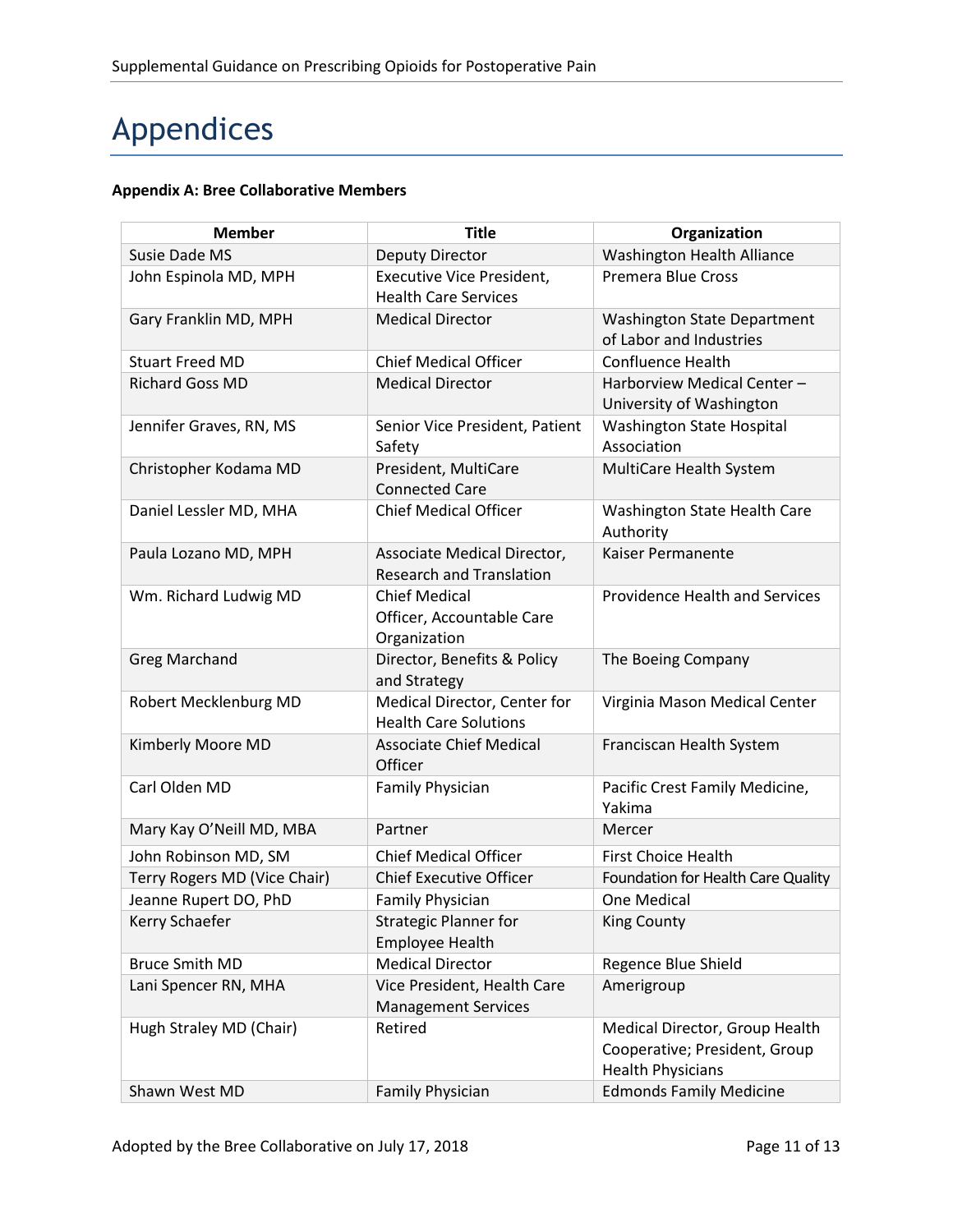### **Appendix B: AMDG Opioid Prescribing Guidelines Implementation Workgroup Charter and Roster**

### **Background**

The Washington State Agency Medical Directors' Group (AMDG) developed a comprehensive [Guideline](http://www.breecollaborative.org/wp-content/uploads/2015AMDGOpioidGuideline.pdf)  [on Prescribing Opioids for Pain](http://www.breecollaborative.org/wp-content/uploads/2015AMDGOpioidGuideline.pdf) in June 2015. The Guidelines were subsequently adopted by the Bree Collaborative at the July 2015 meeting with the goal of developing implementation strategies.

### **Aim**

To facilitate implementation of the Agency Medical Directors' Opioid Prescribing Guidelines.

### **Purpose**

To design and carry out strategies to implement the Agency Medical Directors' Opioid Prescribing Guidelines.

### **Duties & Functions**

The Opioid Implementation workgroup will:

- Consult members of stakeholder organizations and subject matter experts for feedback, as appropriate.
- Recommend evidence-based implementation strategies.
- Define intended outcomes, targets, metrics, and data collection methods.
- Develop change strategies as needed.
- Enlist the assistance of other Bree members as well as non-Bree members to pursue the implementation of workgroup recommendations.
- Meet as needed.
- Provide updates at Bree Collaborative meetings.
- Create and oversee subsequent subgroups to help carry out the work, as needed.

#### **Structure**

The workgroup will consist of individuals appointed by the chair of the Bree Collaborative or the workgroup chair and confirmed by Bree Collaborative members.

The chair of the workgroup will be appointed by the chair of the Bree Collaborative.

The Bree Collaborative project director will staff and provide management and support services for the workgroup.

Less than the full workgroup may convene to: gather and discuss information; conduct research; analyze relevant issues and facts; or draft recommendations for the deliberation of the full workgroup. A quorum shall be a simple majority and shall be required to accept and approve recommendations to send to the Bree Collaborative.